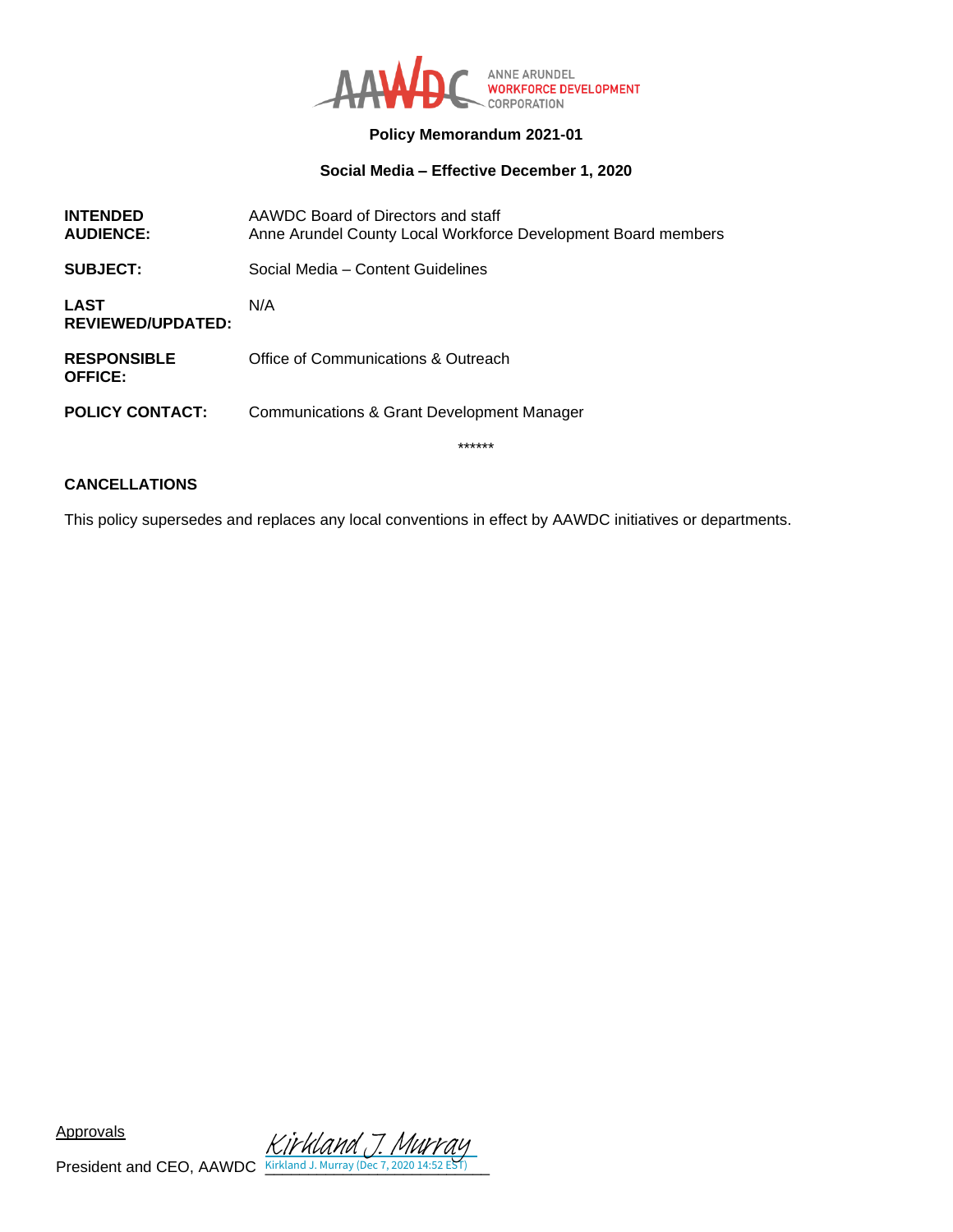#### *Introduction*

Anne Arundel Workforce Development Corporation (AAWDC) maintains an official presence on five social media sites: Facebook, Twitter, LinkedIn, Instagram, and YouTube. These accounts are produced, maintained, and monitored by AAWDC's Office of Communications and Outreach.

AAWDC encourages interaction and communication about the content posted on its social media accounts. However, this does not imply that AAWDC agrees with or accepts the content, opinions, or views expressed within any public comment. The person who posts a comment is solely responsible for the content of the comment.

#### *Policy Statement*

AAWDC will not discriminate against views or opinions posted to our social media accounts. However, AAWDC reserves the right to remove or not approve any comment that the organization deems to be unacceptable. AAWDC shall be the sole arbiter of acceptability. Comments will not be edited or modified. Any comment deemed unacceptable will be deleted in its entirety. Some reasons a comment may be removed or not approved are listed below:

- Abusive, vulgar, obscene, racist, threatening, or harassing comments;
- Libel, slander, or personal attacks of any kind, including the use of offensive terms that target specific individuals or groups;
- Advertisements, promotions, or solicitations of a commercial product or service;
- Malicious or harmful software;
- Copyrighted materials in violation of state or federal law; or
- Comments that suggest or encourage illegal, dangerous, or destructive activity.

This list is not exhaustive or inclusive.

#### Personal Information

Do not include personal details, including social security number, or any other information you do not want available to the general public. If you choose to post personal information, you do so at your own risk. We reserve the right to remove any comments that contain personally identifiable information.

AAWDC is not liable for any loss or damage resulting from any comments posted on its social media pages. Social media pages may not be used to submit a claim, demand, complaint, or any other form of legal and/or administrative notice or process.

If you have specific questions regarding an AAWDC initiative that involves details you do not wish to share publicly, contact the initiative directly.